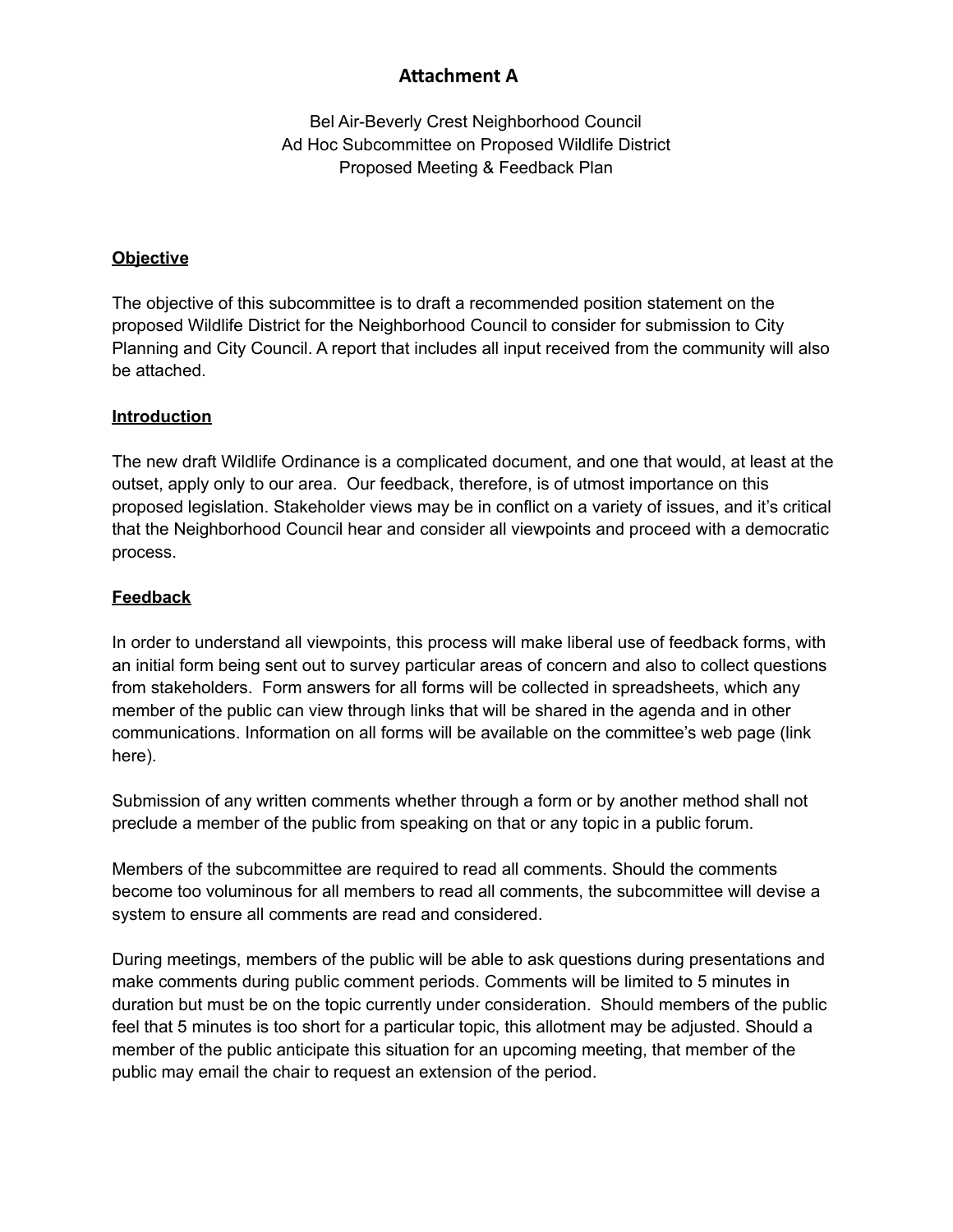## **Considering the Ordinance**

The ordinance will be broken down into component sections. Each section will be presented and explained. Questions will be taken from members of the public and then from committee members.

Following completion of the question period, public comment on the section will be taken. Members of the public will not be interrupted when comment is being made nor will public comment be discussed or addressed while the public comment period is continuing. Once public comment is complete, the committee will discuss the section and either a motion will be made relative to comment on this section or there may be a determination that further clarification is necessary.

For certain sections, particularly those related to wildlife and ridgeline resource areas, the regulations will be considered as they relate to different lot configurations.

## **Meeting Plan**

Meetings will generally be held at 5:30 pm on Thursdays, though this may be adjusted depending on the pace of progress. No meetings will be held between June 3 and June 18. Meetings should generally be one hour in duration with one possible 30 minute extensions unless otherwise noted.

Following is the provisional meeting plan and relies on expected areas of concern. This schedule is subject to adjustment at any time.

- Meeting 1 Adopt feedback and meeting plans
- Meetings 2-4 Consider Ordinance Section E & District-Wide Regulations
- Meeting 5 Consider Wildlife Resource Regulations
- Meeting 6 Consider Ridgeline Regulations
- Meeting 7 Consider Review Procedures & Review Maps
- Meeting 8 Reconsiderations, Review & Adopt Comments

The following meetings will be scheduled but are not part of the sequence:

Meeting A – Meeting with staff biologist to discuss science behind proposed measures. Meeting B – Meet with City Planning and City Attorney representatives to clarify application of ordinance and answer any questions.

### **Communication**

To communicate with the Chair, email [eevans@babcnc.org](mailto:eevans@babcnc.org). To communicate with the entire committee, email [wildlife@babcnc.org.](mailto:wildlife@babcnc.org) All email communications are public records.